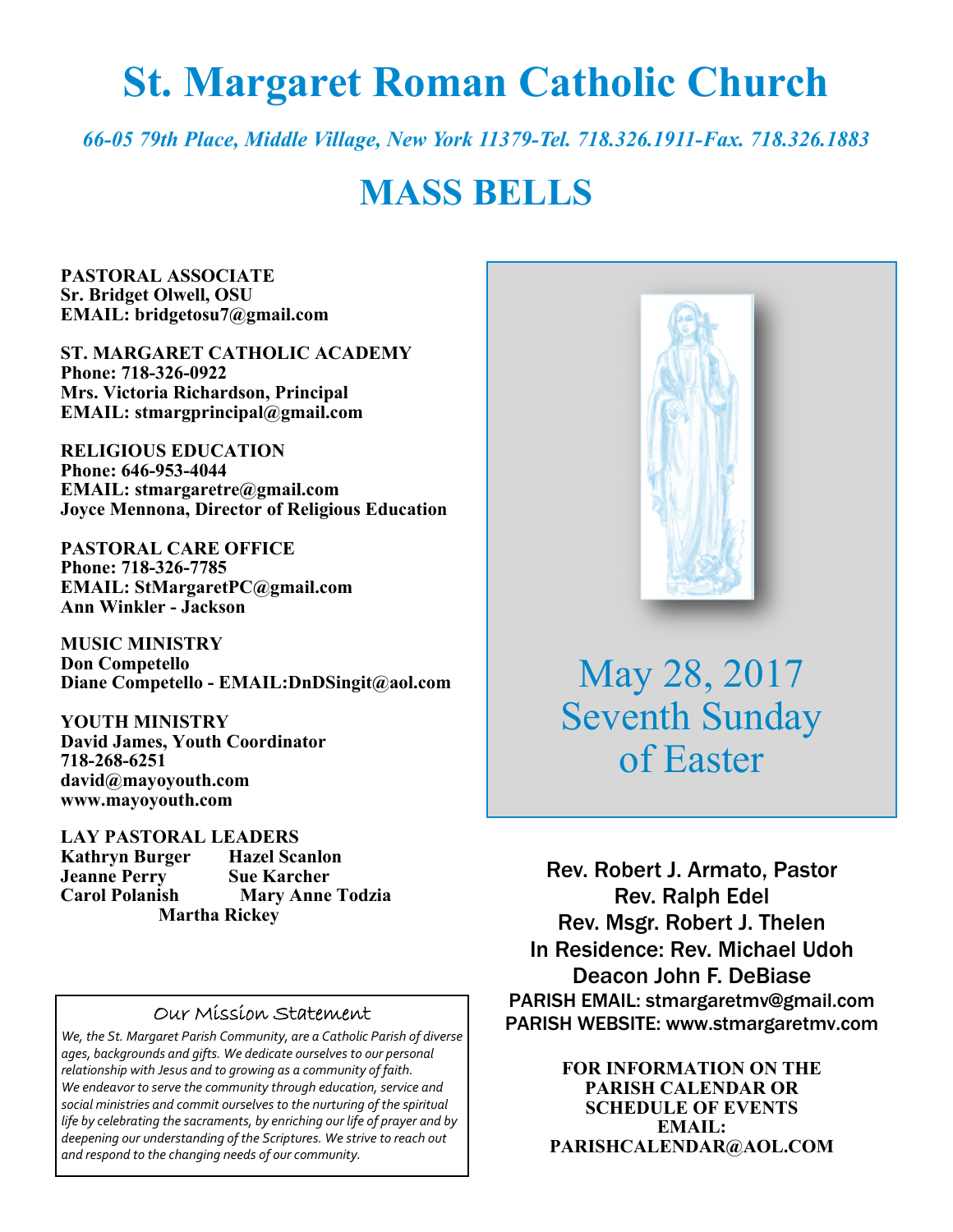### *MASSES FOR THE WEEK*

### **SUN. MAY 28 - SEVENTH SUNDAY OF EASTER**<br>7:30 People of

People of the Parish 9:00 Giuseppa Rizzo/Maria Digregorio/ Lucia e Mariano Sottile/Lucrezia, Vito e Steve Zanca/Rosa e Salvatore Saladino Giovanni Musca/Ignazia e Salvatore DiGiovanni/ Patricia & Allen Gill NOON Vincent R. Liguori

5:00PM Grazia Macri

#### **MON. MAY 29 - EASTER WEEKDAY/ MEMORIAL DAY**  8:30 Zdzifyan Hamiec

10:30 Memorial Day Mass - CWV **NO EVENING MASS** 

## **TUE. MAY 30 - EASTER WEEKDAY**

- 7:00 Gerald McDonald (ANNI)<br>9:00 Mary Trainer
- Mary Trainer

#### **WED. MAY 31 - THE VISITATION OF THE BLESSED VIRGIN MARY**

7:00 Welfare of Theresa Basedow 9:00 Anna Iorio

#### **THU. JUNE 1 - SAINT JUSTIN**

- 7:00 Bernhard Erdtmann
- 9:00 Louis & Jane Normandia

### **FRI. JUNE 2 - STS. MARCELLINUS AND PETER/FIRST FRIDAY**<br>7:00 Velma Begy

Velma Begy

- 9:00 Joseph Fitapelli
- 3:00PM **WEDDING:** Giancarlo Palumbo and Kristin Suraci

#### **SAT. JUNE 3 - ST. CHARLES LWANGA AND COMPANIONS/ FIRST SATURDAY**  8:30 Collective: Bill & Lee DiGiovanna/

- Holy Souls
- 5:00PM Donald Bub

#### **SUN. JUNE 4 - PENTECOST SUNDAY**

- 7:30 People of the Parish
- 9:00 Giorgio, Giuseppina, Rosa e Lina Scaturro/Maria Digregorio/Giuseppa Barone Stabile e Vito Stabile/Vito e Rosaria Salamone/
- George Christian (ANNI)
- NOON Fire Lt. Kevin J. Pfeifer
- 5:00PM Richard Hubert

### **PARISH INFORMATION**

**If you're not registered, please visit the Rectory office, which is open from Monday through Friday, 9 am to noon and 1 pm to 7:30 pm.** 

**CONFESSIONS -** Saturday, 4-4:45 pm, or by appointment with a priest.

**NOVENA** to Our Lady of the Miraculous Medal . . . Mondays after the 9 am Mass.

**MORNING PRAYER** daily from Monday through Friday at 8:45 am.

**BAPTISMS** take place on the 1st and 3rd Sundays of the month. Please call the rectory for an appointment and to register your child.

**WEDDINGS MUST** be scheduled at least six months in advance by appointment with a priest or a deacon. Please call the rectory office. For marriage preparation information visit www.pre-cana.org.

**THE BEREAVEMENT GROUP** meets on the 1st and 3rd Thursday of the month at 10 am in the Convent meeting room. Call Ann at 718-326-7785.

**THE ENGLISH CHOIR** rehearses on Tuesday, at 7 pm in the Church. Tenors and baritones needed!

**IL CORO ITALIANO** prattica ogni Domenica prima della Messa Italiana.

**THE CHILDREN'S CHOIR** rehearses on Monday,from 6-7 pm in the Church. For more information DnDsingit@aol.com

**BOY SCOUT TROOP #119** meets on Tuesdays from 7:15-9 pm. New members are welcome, age 10 1/2 & up. Call 718-894-4099.

**CUB PACK #119** meets on Mondays from 7-8:30 pm. New members welcome, age 6 to 10-1/2. Call 718-894-4099.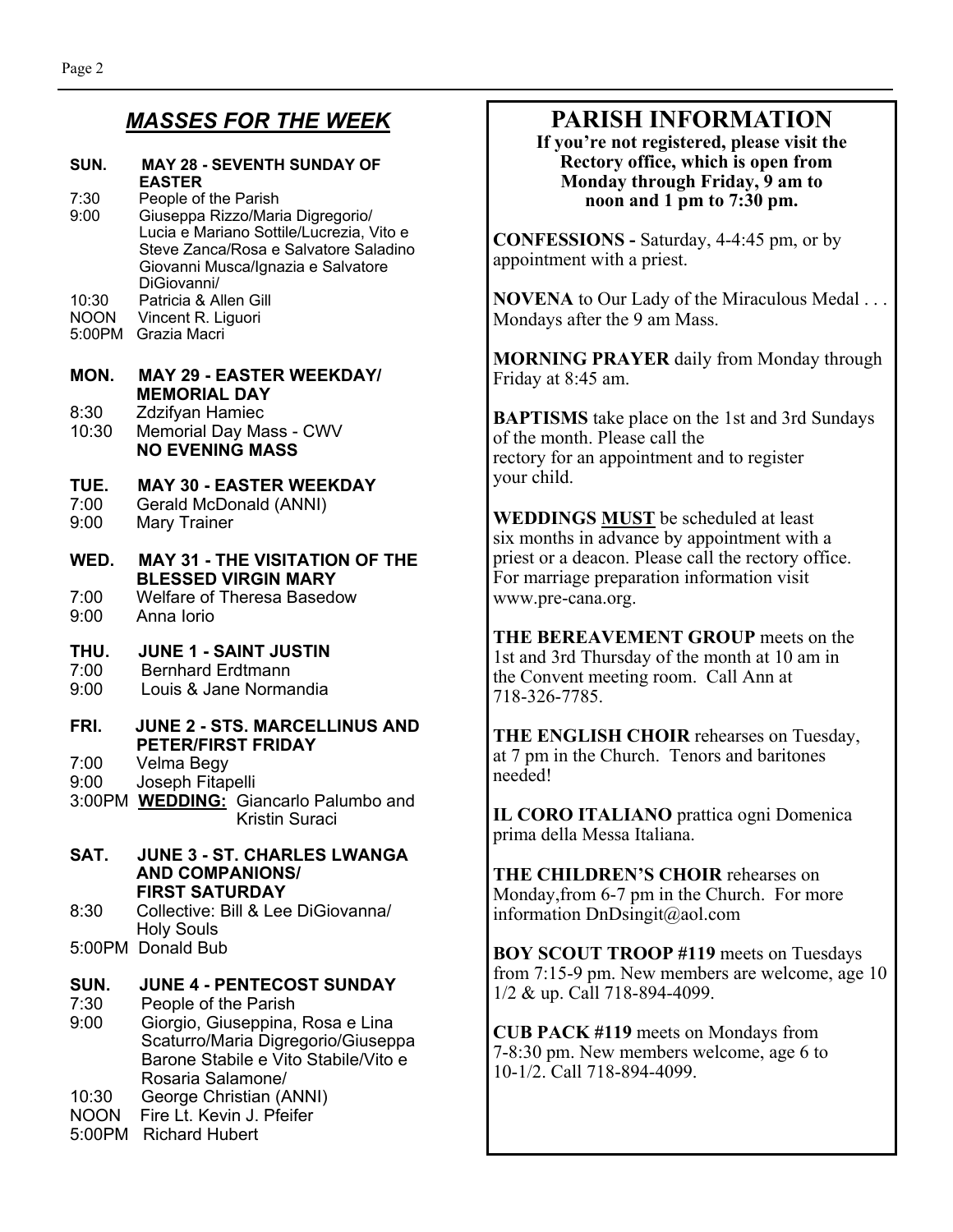#### *From the Pastor's Desk:*

 With thanksgiving to almighty God, we welcome our brother, John F. DeBiase, to our Parish ministry team. Bishop DiMarzio ordained John to the diaconate at St. Joseph Co-cathedral this Saturday and has assigned him to serve the Church here at St. Margaret's. John is a fourth-generation member of the Parish; two more generations of his family also continue to worship here. He is a graduate of our school and has been active in several areas of parish ministry for well over thirty years. He also serves the Diocese of Brooklyn in training VIRTUS instructors for the protection of our young people and, more recently, in coordinating training for ministry to persons with disabilities.

 On a personal level, I look forward to serving and ministering with John, whom I have known as friend and colleague for over forty years. Welcome aboard in your new ministry, John! May God, Who has begun the good work in you, bring it to completion in the Day of our Lord Jesus Christ!

*~Fr. Armato* 

### **Prayer Requests**

**Pray for vocations to the Priesthood and Religious Life. Please pray for our men and women from our Parish serving in the defense of our country: Lt. Col. Thomas Frohnhoefer Sgt. Robert A. Domenici** 

#### *WE RECALL OUR BELOVED DECEASED*

*Especially, William Schoppner, Helen DeMonbrun, Members of the US Armed Forces who gave their lives in defense of our country, 1775 - 2017* 

*May they rest in Christ's Peace!* 

### PLEASE PRAY FOR OUR SICK

Karen Guarascio, Connie Faccibene, Eileen Hinrichs, Linda Frazier, Angela Lenihan, Carol Falk, Cari Ann Falk-LoBello, Glen Falk, David J. McConville, Ronald Frazier, John Downer, Robert Sabini, Lee Falk, Patricia Johnson, Scott White, Bob Schaefer, Rose Marie Santos, Bernice Muller, Maria Millocca, Baby McKinley Kelleher, Isabelle Azzaro, Lucy Lento, Sean Harrison, Richard Santangelo, Michael Russo, Frank Cesare, Joseph Simon, Joseph Stubbs, Justin James Quirke, Rose Healy, Parrish Wert, Michael Hirst, Matteo Sabini, Carmen Melendez, Jim O'Driscoll, Jeanette Spartaro, Linda Castagna, Elizabeth Ott, Marion Caracciola, Baby Keila Mary Champoli, Brooke and Alexa Renda, The Ferrugio Family, Dorothy Mai, Marc Gandasegui, Bob & Karen Schaefer, Maureen Harvey, Sandra Slattery, Shirley Chesley, Jim Daniels, Lola Anderson, Roberta Polce, George McGarry, Michael Mavin, Denis Fink, Marc Pagnozzi,

*The names will remain for 3 months ONLY, unless you call 326-1911 and ask for conƟnued prayers*

#### **TODAY'S READINGS**

**First Reading -** The Eleven and the women devoted themselves to prayer (Acts 1:12-14). **Psalm** - I believe that I shall see the good things of the Lord in the land of the living (Psalm 27). **Second Reading** - Glorify God if you suffer for the name of Christian (1 Peter 4:13-16). **Gospel** - The Son will give eternal life to all those who are given to Him by the Father (John 17:1-11a).

| Monday:   | Acts 19:1-8; Ps 68:2-3ab, 4-5acd,<br>6-7ab; Jn 16-29-33                                                                                                                                                                         |  |
|-----------|---------------------------------------------------------------------------------------------------------------------------------------------------------------------------------------------------------------------------------|--|
| Tuesday:  | Acts 20:17-27; Ps 68:10-11, 20-21;<br>Jn 17:1-11a                                                                                                                                                                               |  |
|           | Wednesday: Zep $3:14-18a$ or Rom 12:9-16;<br>Is 12:2-3, 4bcd-6; Lk 1:39-56                                                                                                                                                      |  |
| Thursday: | Acts 22:30; 23:6-11; Ps 16:1-2a,<br>5, 7-11; Jn 17:20-26                                                                                                                                                                        |  |
| Friday:   | Acts 25:13b-21; Ps 103:1-2, ll-12,<br>19-20ab; Jn 21:15-19                                                                                                                                                                      |  |
| Saturday: | Acts 28:16-20, 30-31; Ps 11:4,5,7;<br>Jn 21:20-25                                                                                                                                                                               |  |
| Sunday:   | Vigil: Gn 11:1-9 or Ex 19:3-8a,<br>16-20b or Ez 37-1-14 or J1 3:1-5;<br>Ps 104:1-2a, 24, 35c, 27-28, 29bc-<br>30; Rom 8:22-27; Jn 7:37-39<br>Day: Acts 2:1-11; Ps 104:1, 24,<br>29-31, 34: 1 Cor 12:3b-7, 12-13;<br>Jn 20:19-23 |  |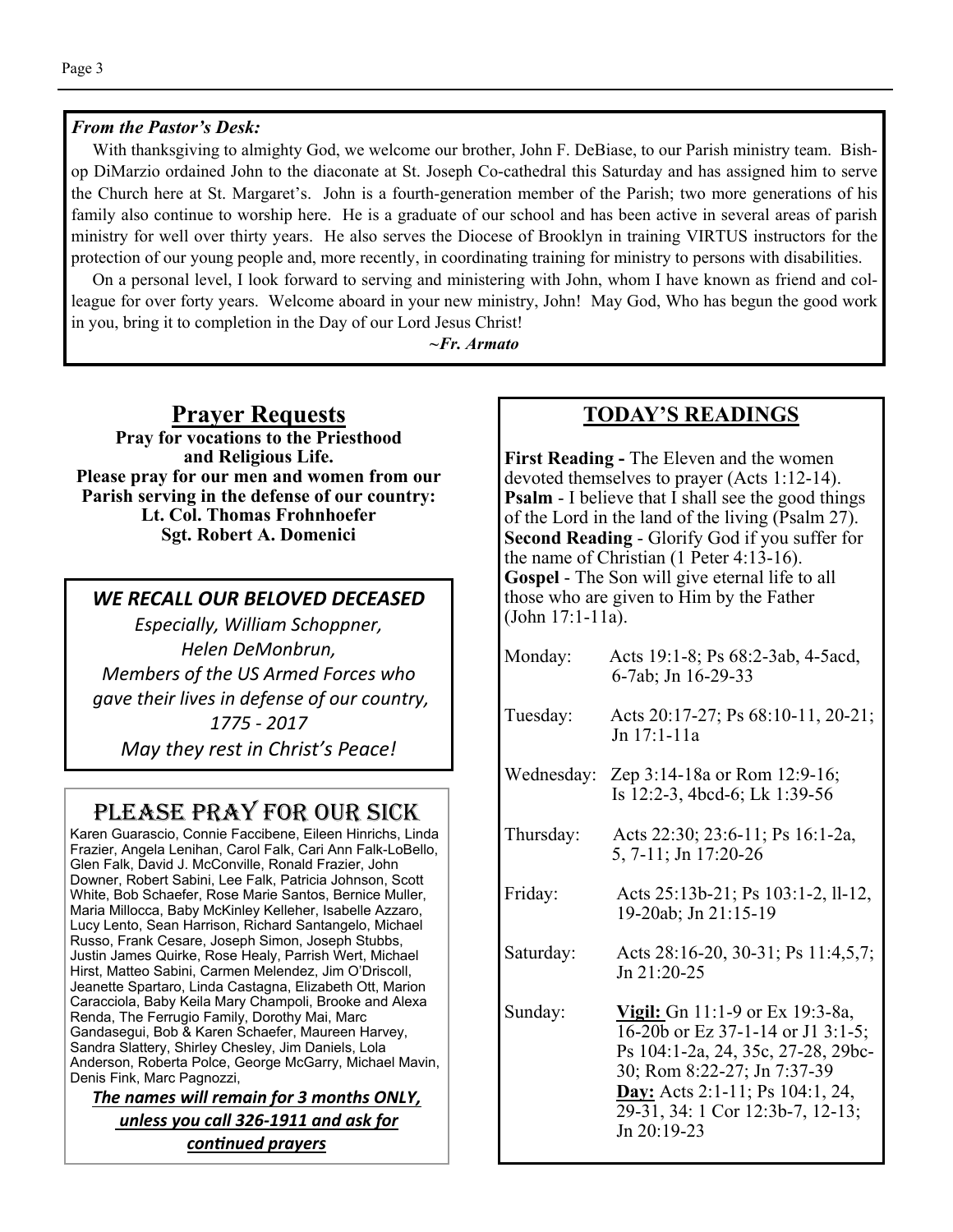

### **2018 MASS BOOK OPENING**

The **2018 Mass book will be opened on Tuesday, June 6th** from 9am to 12 Noon in the Parish Hall. Intentions will be taken for Masses (both English and Italian) as well as for weekly memorials of Bread and Wine, Altar Candles and the Sanctuary Lamps. Requested donations will be \$15 for each announced Mass intention and Purgatorial Society Masses, and \$25 for each of the memorials. More detailed information will follow in next week's *Mass Bells.*  In the meanwhile, there still are some openings for Masses and memorials for 2017.

#### **DO YOU HAVE AN IPHONE OR AN ANDROID PHONE?**

Want to keep up with St. Margaret's news? Download our parish app, which has daily Mass readings, prayers, bulletins and more.

 Just text the word "APP" to 88202 or search "My Parish App" in Google Play Store or App Store.



### **DEFENSIVE DRIVING COURSE**

to be given in St. Margaret School Library on **SATURDAY, JUNE 10TH**  from 9am to 3:30 pm **THE COST:** \$45.00 per person **THE BENEFITS:** 10% discount on liability and collision insurance for 3 years. Up to 4 points deducted from you driving record. **CONTACT:** Sister Bridget at 718-326-1911 for more information or to register.

### *THE ST. VINCENT dePAUL SOCIETY*

Thank you to the very generous parishioners of St. Margaret Church who donated to Bridge to Life from Ash Wednesday to Good Friday, and made this campaign their Lenten Sacrifice.

A total of \$1,320 in cash and checks, plus

 a \$25 gift card was presented this past week to this very worthy organization.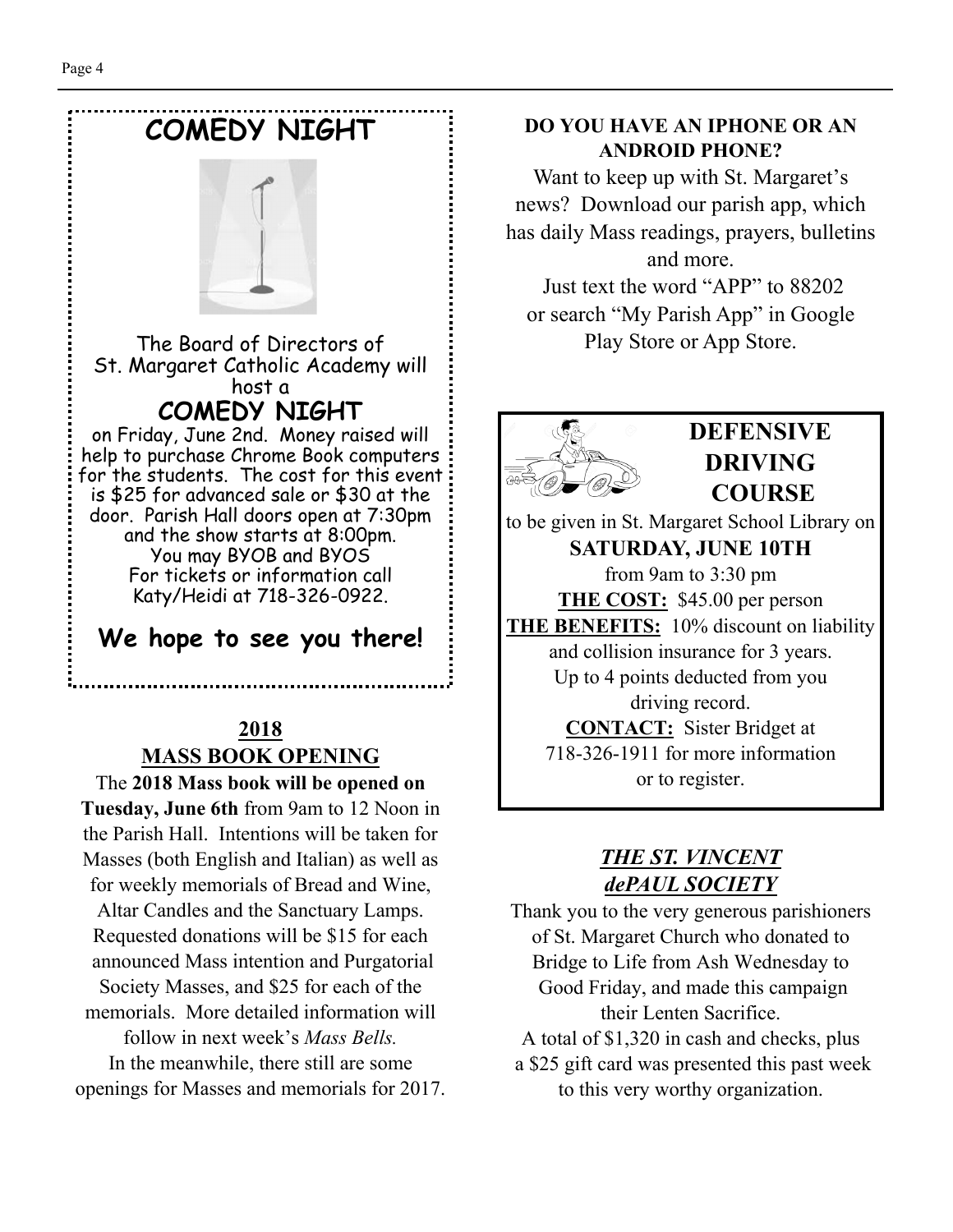

### **ST. MARGARET BLOOD DRIVE**

Please help us continue the tradition of successful blood drives at St. Margaret. The next Blood Drive is scheduled for **SUNDAY, JUNE 4TH** 

from 9am to 3pm in the Parish Hall. You have given the gift of life so generously in the past. Please mark your calendar and plan on helping patients in need by making a blood donation once again. For more information and/or to make a blood donation appointment, please email

**parishcalendar@aol.com** 

### **MASS OF INCLUSION AND SERVICE FAIR**

Catholic Charities of Brooklyn and Queens and the Parish Advocates for People with Disabilities will sponsor a *"Mass of Inclusion"* 

for senior citizens, people with disabilities, and the deaf, at the Basilica of Our Lady of Perpetual Help (5th Avenue at 59th Street, Brooklyn) on Sunday, June 4th at 10:15 a.m.

Mass will be followed by a Community Resource Fair at which representatives from several organizations that serve seniors and people with disabilities will be available to

provide information and assistance. Both the Basilica and Fair area are wheelchair accessible. All are welcome!

**THE ST. VINCENT dePAUL FOOD PANTRY is located at 66-25 79 Place The pantry is open on WEDNESDAY AND SATURDAY from 10am to 12 Noon.** 

### **SAINT MARGARET GIFT SHOP**

open Wednesdays, 12pm - 4pm Saturdays, 4pm - 5pm and Sundays, 9am - 1pm We have a selection of religious goods: Rosaries - Medals - Gifts - Crucifixes Statues - Bibles and other books **AND MORE!** 

If we don't have it, we'll try to get it for you. The Gift Shop is located in the rectory. Please use the red side door in the parking lot. If the door is closed, please knock. Contact us: StMargGiftShop@yahoo.com



### **ST. MARGARET'S YONKERS EMPIRE CITY BUS TRIP Monday, June 12th**

The bus will be in front of the Church and will **leave promptly at 9am.** The cost is \$23.00p/p. For reservations/information call **Betty, 718-326-0198 ONE LUCKY PERSON WILL WIN A FREE RIDE ON OUR JULY TRIP!** 

### **CONGRATULATIONS!**

to **Michael (Mike) Roemmelt Jr.** on his graduation *Magna com Laude* from Adelphi University! Mike is a son of our trustee, Michael Roemmelt, and his wife Anneliese, owners of Michael's Funeral Home.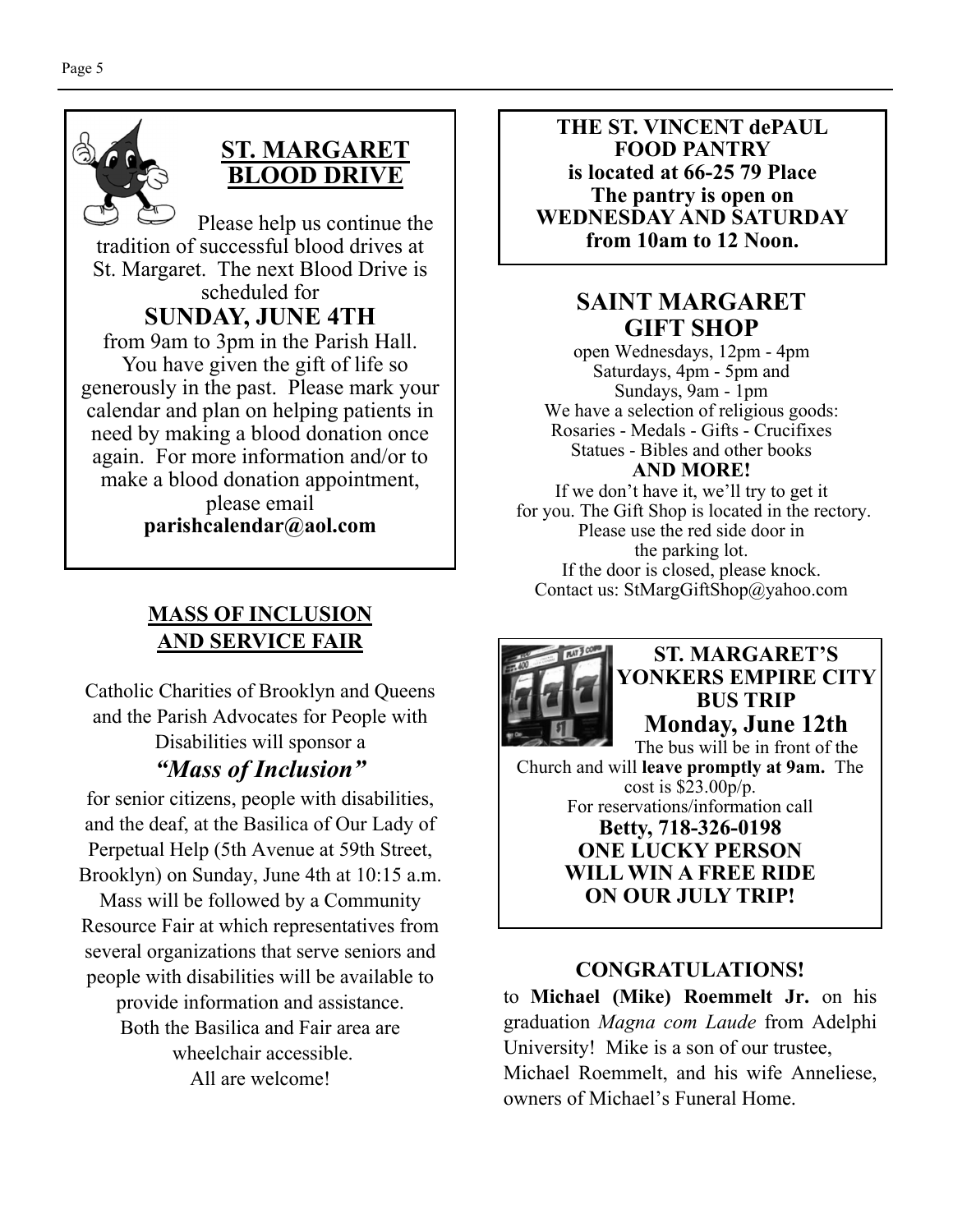# School News

#### **FROM THE DESK OF THE PRINCIPAL OF THE ACADEMY**

Please mark your calendars:

### **TOUR TUESDAYS**

openings for September 2017 . . . Please call the office, 718-326-0922, to arrange for a tour of the school. Some classes are only taking waiting lists.

### **REGENTS REVIEW CLASSES**

will be offered at Maspeth Town Hall during the month of June for the following courses: Global History & Geography, Living Environment/ Biology, Chemistry, Earth Science, US History & Government, Algebra 1 (Common Core), Algebra 11 (Common Core) and Geometry (Common Core). Each class has a maximum of 12 students to ensure they receive the help they need. The fee is \$80 per course. Registration is on a first come/first serve basis. If you are interested, call our office between 9am and 5pm: 718-335-6049.

### **ARCHBISHOP MOLLOY H.S.**

To help prepare 7th and 8th grade students for the **TACHS** exam which is used for admission into Catholic high schools, Archbishop Molloy H.S. is pleased to offer a **TACHS** Prep. course. Taught by their experienced faculty, students will review the skills needed for the exam and learn test taking strategies to help build their confidence. 6 Saturday morning sessions, September through October. Fee is \$325.00. For more information or to register. Please visit www.molloyhs.org

### **ST. AGNES ACADEMIC H.S.**

13-20 124th Street, College Point Summer TACHS prep course (Test for admission into Catholic High Schools) July 24th - July 27th, and July 31st - August 3rd 9 am to 11:30 am. \$250 per student. Open to girls and boys entering the 8th grade. For more information please call 718-353-6276.

#### *ST. MARGARET'S LUCKY NUMBER 2017*

| May 14 - | 100 | No Winner         |
|----------|-----|-------------------|
| May 15 - | 663 | No Winner         |
| May 16 - | 049 | $E/E$ Vitale (b)  |
| May 17 - | 801 | $M. O'$ Leary (b) |
|          |     | $T/D$ Kaley (b)   |
|          |     | $J/F$ Kaley (b)   |
| May 18 - | 128 | $B.$ Dell $(s)$   |
| May 19 - | 890 | No Winner         |
| May 20 - | 493 | I. O'Sullivan (b) |
|          |     |                   |

#### **HELP SUPPORT YOUR PARISH Buy a "LUCKY NUMBER" based on NY State Lottery, every evening of the year.** Single Subscriptions: \$60.00, two or more subscriptions, \$50.00 each. Call Patti C, 718-639-2263 for more information.

## *FAITH DIRECT*

Do you have plans for Memorial Day? Are you booking your summer vacations? Consider enrolling in eGiving through *Faith Direct* to make sure that your gift can reach St. Margaret Parish even when you cannot. You can sign up online at

### **www.faithdirect.net**

using our Church code: **NY299.**  Thank you for your continued support of our parish family! God bless you!  $\sim$ Fr. Armato



*MEMORIAL DAY They fell, but o'er their glorious grave floats free the banner of the cause they died to save.*